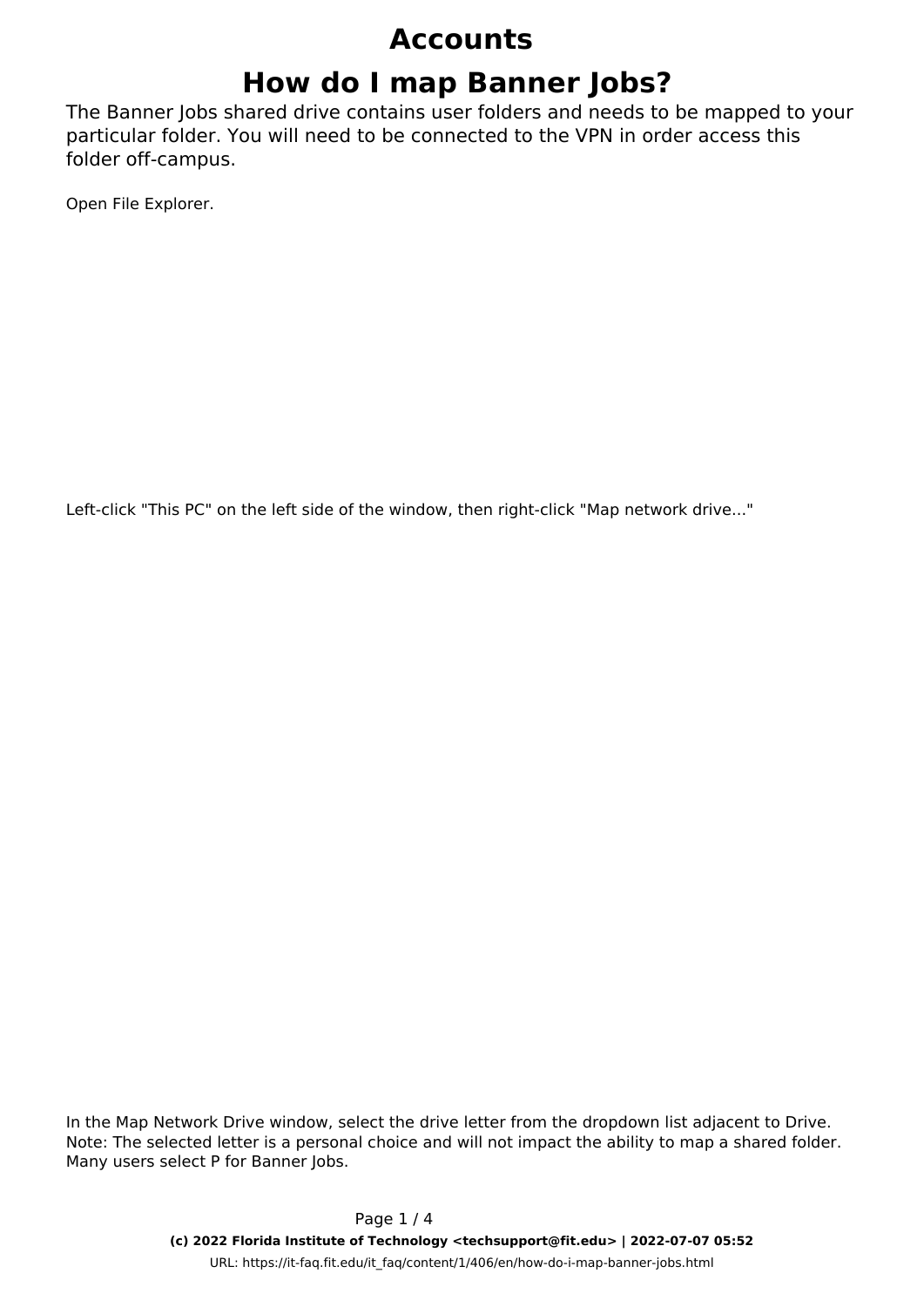| $\mathbf x$<br>Map Network Drive                                                                                                      |                                                                                                    |                                                                     |
|---------------------------------------------------------------------------------------------------------------------------------------|----------------------------------------------------------------------------------------------------|---------------------------------------------------------------------|
| What network folder would you like to map?<br>Specify the drive letter for the connection and the folder that you want to connect to: |                                                                                                    |                                                                     |
| Drive:<br>Folder:                                                                                                                     | Z:<br>Z:<br>Υ:<br>X:<br>W:<br>V:<br>U:<br>T:<br>S:<br>R:<br>Q:<br>P:<br>0:<br>N:<br>M:<br>Ŀ.<br>К: | Browse<br>▼<br>Lials<br>n use to store your documents and pictures. |
|                                                                                                                                       | J:<br>Ŀ                                                                                            | Finish<br>Cancel                                                    |

For Banner Jobs s[elect the folder \\sdrive.fit.edu\bannerjobs\YOURUSERNAME](https://it-faq.fit.edu/it_faq/content/1/406/en/how-do-i-map-banner-jobs.html)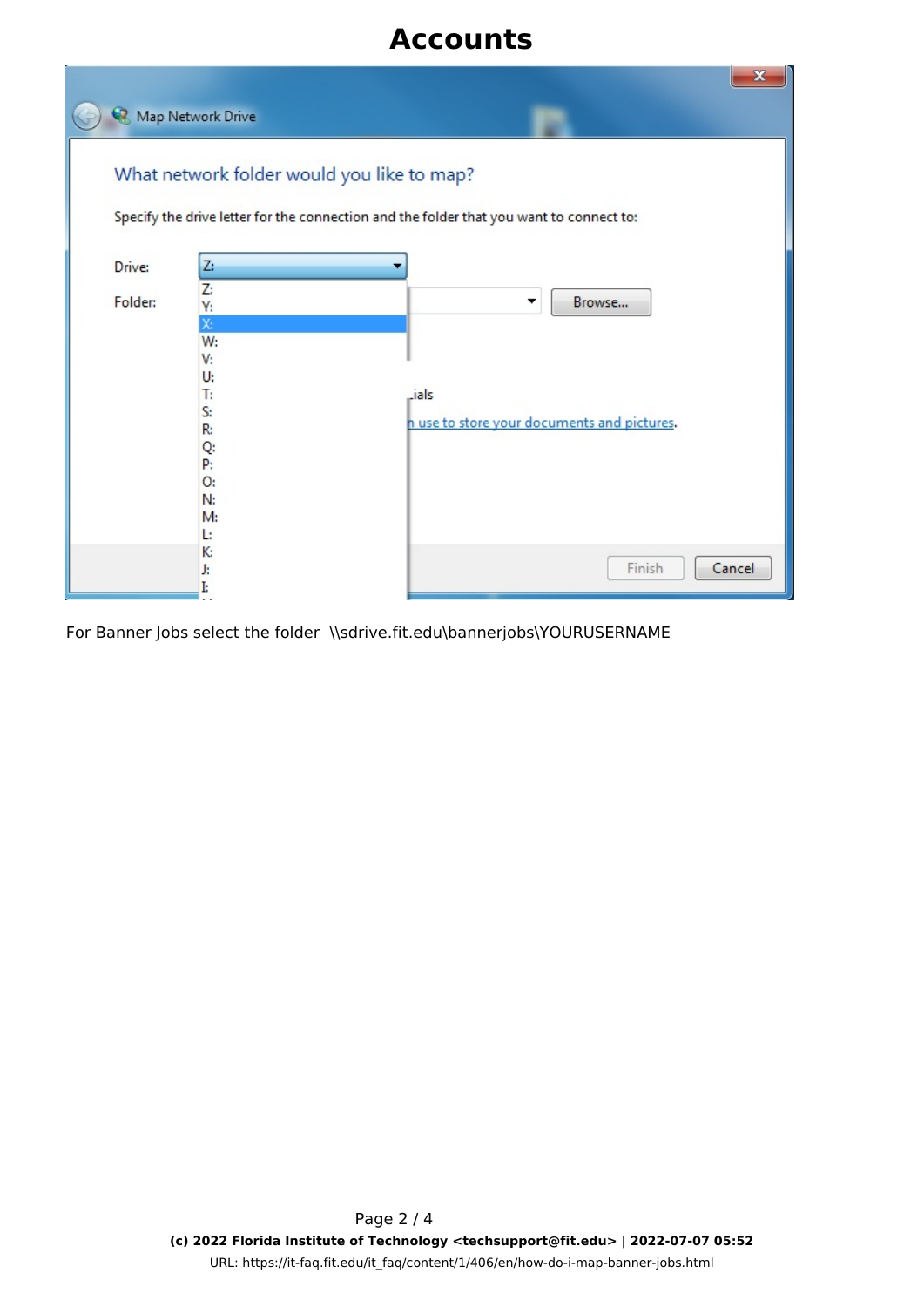Check the checkbox for "Connect using different credentials"

Click Finish button in the Map Network Drive window

When a dialog box appears, enter your username as FLTECH\[TRACKS USERNAME] and your TRACKS account password in the password field.

You can now see the mapped network drive on the Computer window.

#### **Mac OS X 10.7**

From the Apple Menu, select the "Go' menu.



Type smb://sdrive.fit.edu/bannerjobs/yourTRACKS in the server address box, click the  $+$  to add the server to the list